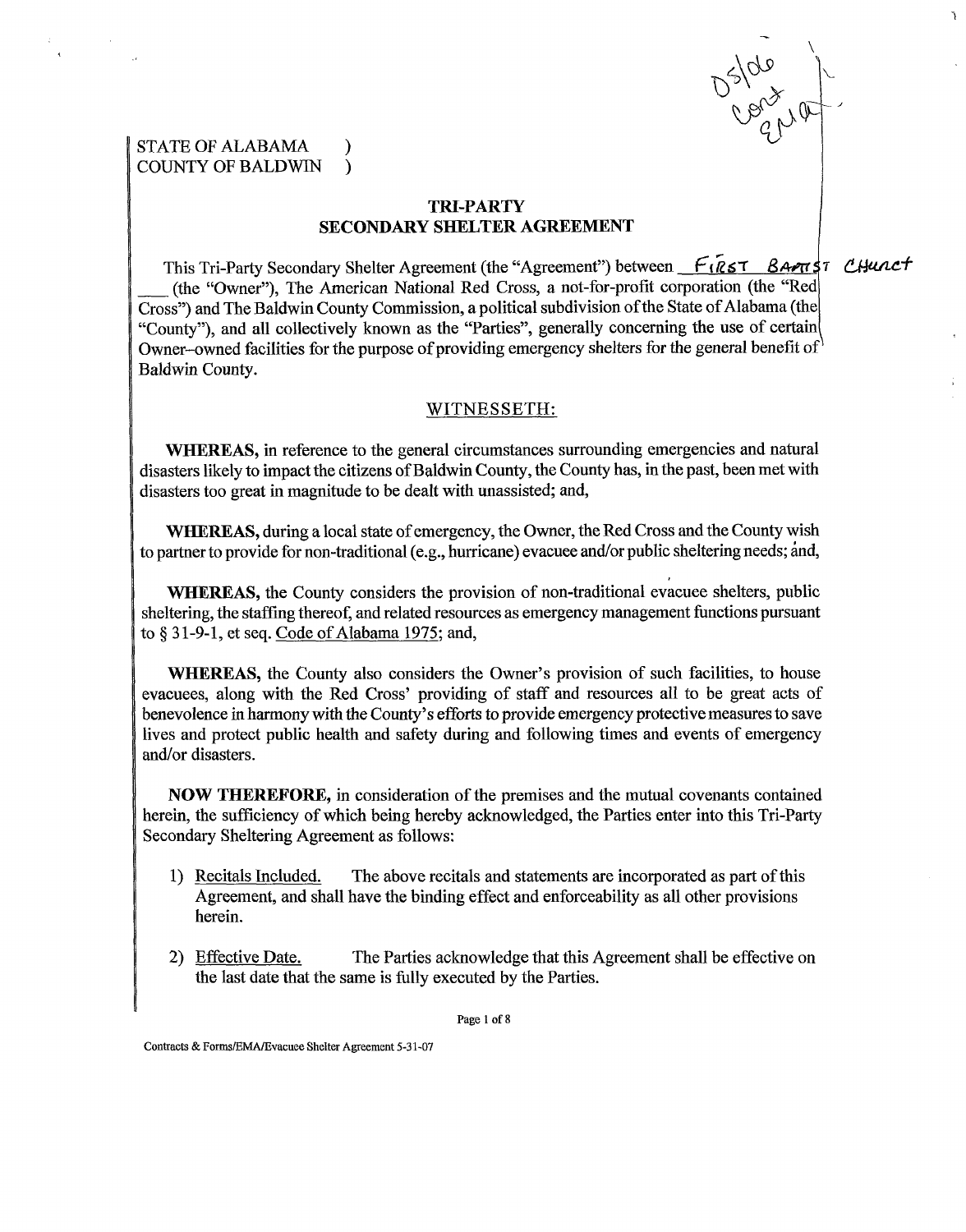**3)** Limited Agreement. The Parties agree that this Agreement is limited in scope to the Owner providing a facility as an evacuee shelter if necessary, the Red Cross providing various disaster relief functions including operation of the facility, and the County procuring listed resources and reimbursing the Owner if and when necessary. Notwithstanding the scope of this Agreement, nothing shall prevent the Owner fiom submitting any eligible expenses in their requests for consideration of reimbursement from the County.

Ä.

ì

- 4) General Certifications of the Parties. The Parties generally certify the following:
	- i) The costs associated with general wear and tear within the Owner's facility shall be non-reimbursable, and the same shall be omitted fiom any Owner requests for reimbursement fiom the Red Cross or County.
	- ii) Any change, improvement, alteration or modification, of any kind, made to or for the facility and/or property, without limitation, during, prior to, or in anticipation of occupancy must first receive written consent fiom the Baldwin County Commission in order for such modifications to be considered for County reimbursement.
	- iii) All Parties will conduct a pre-occupancy inspection, attached as Exhibit A, of the facility to identify, in writing, existing but obvious facility flaws, problems and/or defects before the facility is used as a shelter.
	- iv) All Parties following the closing of the shelter will conduct a post-occupancy inspection of the facility, attached as Exhibit B, in order to identify in writing existing but obvious facility flaws, problems and/or defects.
- 5) Owner Certifications. The Owner certifies that:

 $\Delta \sim 10$ 

The Owner shall herein designate and provide certain Owner-owned facilities for the purposes of housing individuals affected by natural disasters, emergency events, or other conditions which require the activation of the disaster relief functions of the Red Cross. Red Cross will determine if the facility is suitable for use as a public shelter and will determine the capacity of the shelter. The Owner will make the facility available to Red Cross for use as a shelter, upon Red Cross' oral or written request. The Owner shall provide support and necessary access to resources found within the respective facility to include, without limitation, telecommunications, electricity, natural gas, furnishings, water, and food.

- i) The Owner shall provide an accessible primary and alternate contact person, without limitation, prior to and during the entire time the facility is utilized as a shelter.
- ii) The Owner may remit to the County eligible costs incurred which have not been reimbursed by the Red Cross, for the sheltering of evacuees and/or displaced individuals including related expenses.
- iii) The Owner will, to the extent as possible, seek out volunteers andlor staff to assist the Red Cross in its overall effort to house and generally provide for those occupying and/or being served by the facility.

Page 2 of 8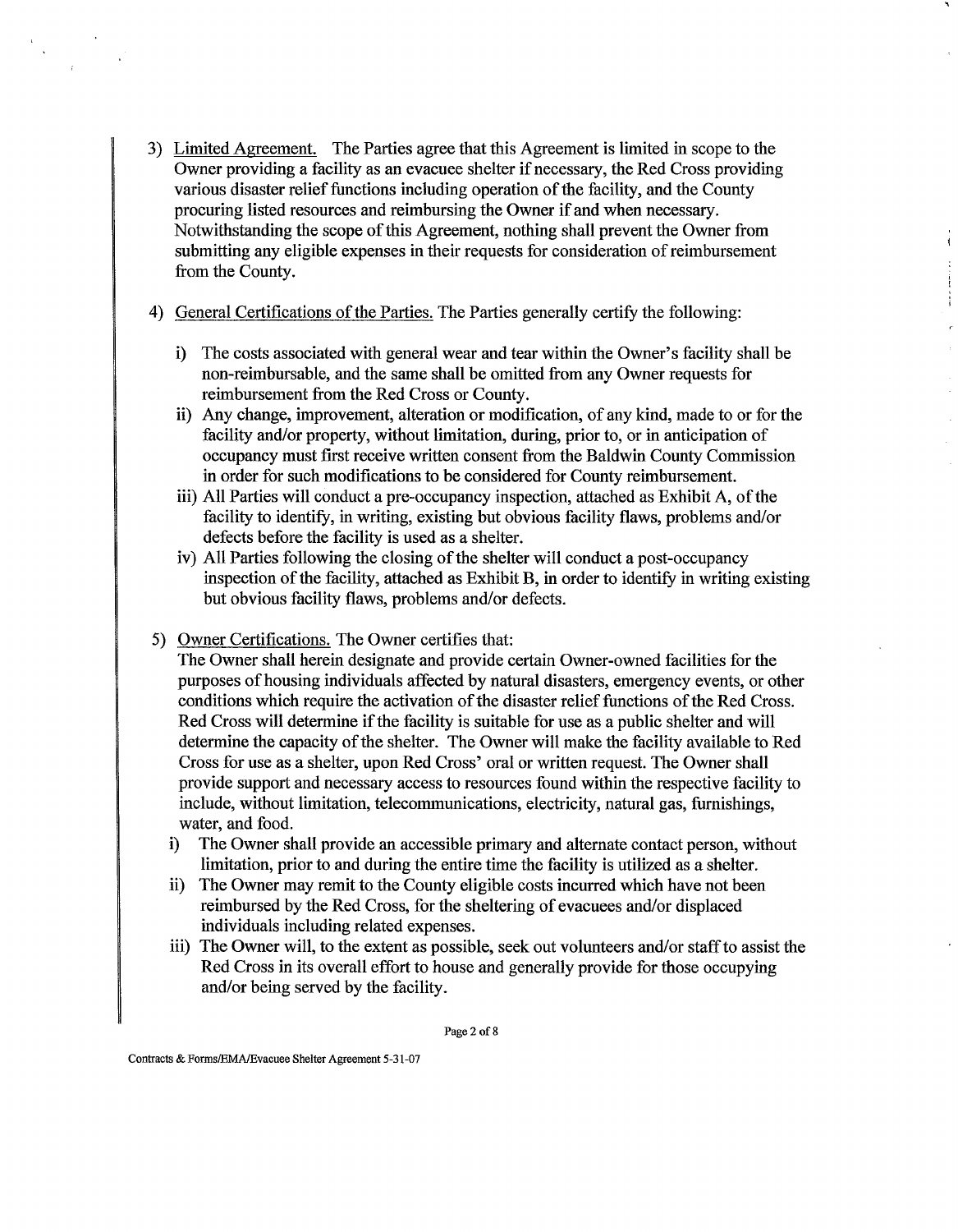- iv) The Owner will appoint a person to coordinate the Owner's activities ("Facility Coordinator"). The Facility Coordinator will coordinate the use of the shelter with Red Cross' designated official ("Shelter Manager") and will collaborate to resolve questions or dilemmas regarding shelter operations. The Facility Coordinator will secure all equipment that is not to be used by Red Cross before the shelter is turned over to Red Cross.
- v) The Facility Coordinator shall, if feasible, designate a Foodservice Manager who will establish a feeding schedule and determine foodservice inventory and supply needs. At the direction of and in cooperation with the Shelter Manager, the Foodservice Manager will provide food and supplies needed for meals at the shelter site. If, in the opinion of the Shelter Manager, additional food or supplies are needed, the Shelter Manager will coordinate the procurement of the additional food or supplies. Red Cross will pay or reimburse Owner for all food and supplies, as approved by the Shelter Manager and used in the course of operating the shelter.
- vi) The Facility Coordinator shall, if feasible, designate a Facility Custodian who will establish and direct the sanitation inventory and supply needs. The Facility Coordinator or Facility Custodian will order and provide all sanitation and custodial supplies and services, as determined by the Shelter Manager. Red Cross will pay or reimburse Owner for all sanitation supplies, as approved by the Shelter Manager and used in the course of operating the shelter.
- vii) The Facility Coordinator and the Shelter Manager shall, if feasible, jointly coordinate a work schedule for any personnel who are not County or Red Cross employees, volunteers, or contractors. If the Owner experiences shortfalls in personnel and is unable to appoint a Foodservice Manager or Facility Custodian, the Facility Coordinator will notify the Shelter Manager, who may obtain such services by contract.
- viii)Red Cross is not responsible for coordinating police or security for the shelter. Any private security services that are to be the responsibility of Red Cross must be arranged under a separate agreement.
- ix) Within thirty (30) days after the close of a shelter, the Owner shall submit to the Red Cross its request for reimbursement, with supporting invoices, to the address included herein. Invoices and the supporting documentation shall include a list of the Owner's operations personnel and hours worked at the shelter, and details on any materials or goods used or consumed.
- x) Should the Owner not be reimbursed by the Red Cross, the Owner shall immediately submit such non-reimbursed costs to the County for consideration of reimbursement by the County.
- xi) The Owner shall not release any information concerning occupants of, or people served by, the shelter without express written consent of the Red Cross. Owner will refer all media questions related to the shelter to the Shelter Manager. Press releases issued to the media will credit all Parties.
- xii) Signage identifying the shelter will be allowed fiom all Parties and each will be responsible for removal of signage, if necessary, upon closing of the shelter.

Page **3** of 8

**Contracts** & **Forms/EMA/Evacuee** Shelter Agreement 5-3 1-07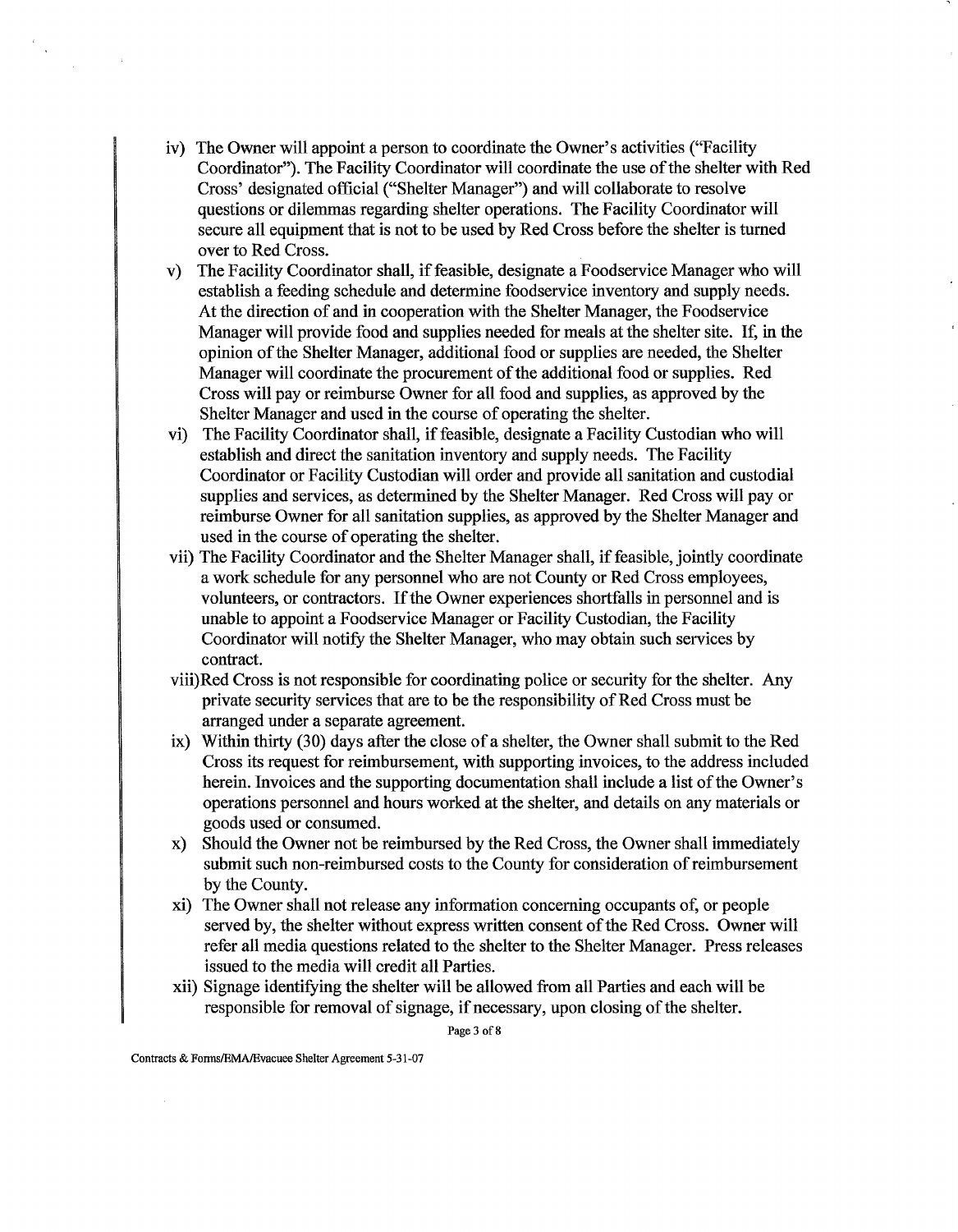- 6) County Certifications. The County certifies the following:
- i) To the extent any of Owner's personnel costs are not reimbursed by the Red Cross, the County will reimburse personnel costs at actual, current, per-hour straight time rate for instruction, custodial, maintenance, and food service.
- ii) To the extent any of Owner's out-of-pocket operational expenses are not reimbursed by the Red Cross, the County will reimburse the Owner for the reasonable out-of-pocket costs and expenses for the operational expenses, including the replacement of food, supplies, and equipment.
- iii) The County recognizes secondary shelters as a vital function in disaster response and recovery, and sanctions them as part of the County's Emergency Management Operations Plan.
- iv) The County may, when deemed necessary and requested and approved by the Shelter Manager, procure resources for the Red Cross and/or the Owner which could include, without limitation or guarantee, the following:
	- $1.$ **Generators**
	- $2.$ Emergency Lighting Kits
	- $3<sub>1</sub>$ Communications Equipment
	- 4. Cots, Blankets, Pillows
	- 5. Towels, Washcloths
	- 6. Fans
	- 7. Showering Facilities
	- 8. Extension Cords
	- 9. Gasoline for Generators
	- 10. Food
	- 11. Beverages
	- 12. Janitorial Supplies
	- 13. Paper products
	- 14. Toiletries
	- 15. Augment Personnel
	- 16. Interpreters
	- 17. Security
	- 18. Transportation
	- 19. Message Boards/Signage
- 7) Red Cross Certifications. The Red Cross Certifies the following:
- i) The Red Cross Shelter Manager has primary responsibility for the operation of the shelter. The Red Cross will provide additional Red Cross staff and volunteers to carry out the activities of the shelter.
- ii) The Red Cross and all of its agents, employees, and volunteers will exercise reasonable care in the operation of the shelter facility.

Page 4 of 8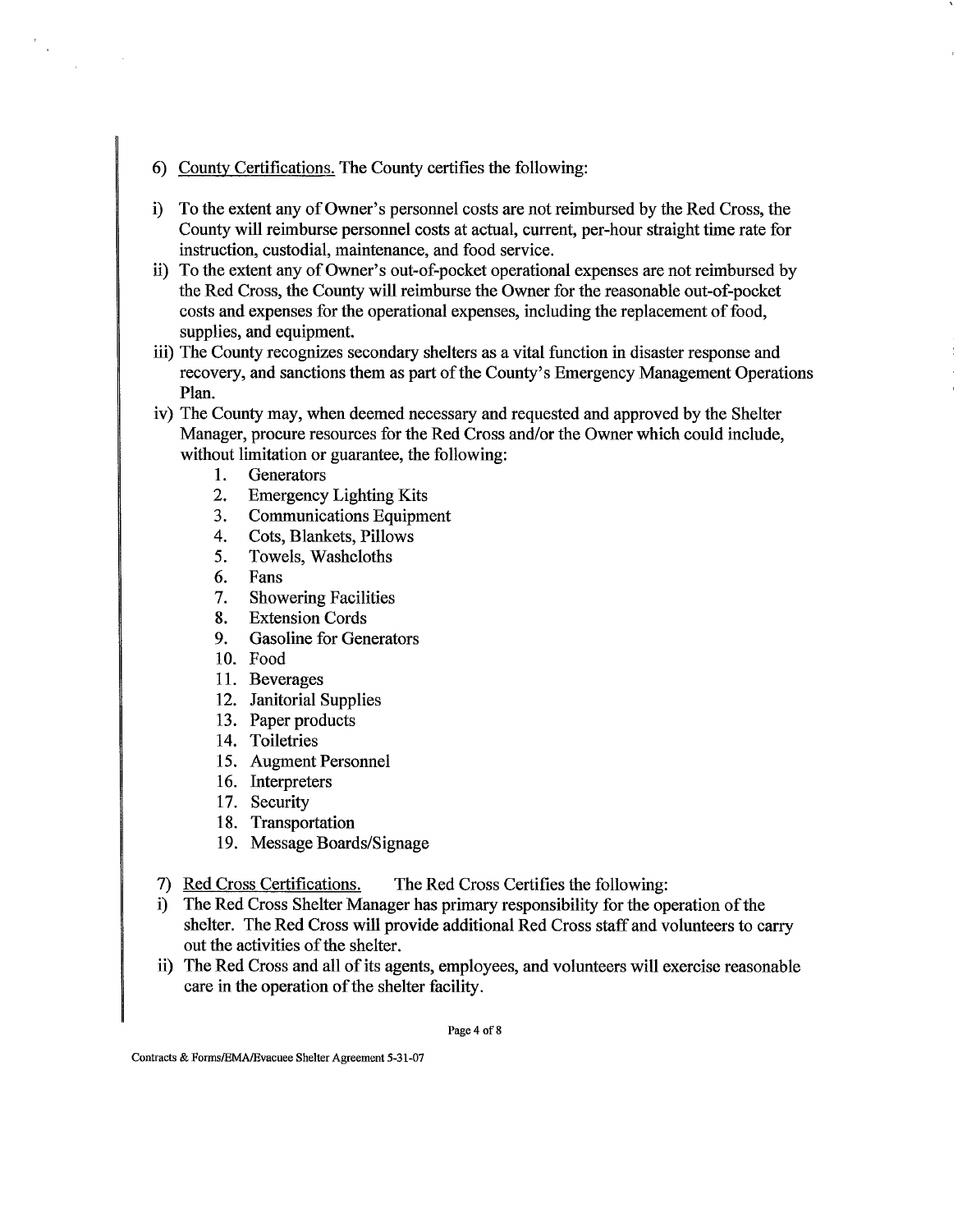- iii) The Red Cross will reimburse the Owner for personnel costs at actual, current, per-hour straight time rate for custodial, maintenance, and food service.
- iv) The Red Cross will reimburse the Owner for the reasonable out-of-pocket costs and expenses for the operational expenses it incurs due to the use of the facility as a shelter, including the replacement of food, supplies, and equipment. Property damaged, lost or stolen due to the negligence of the Red Cross will be compensated based on depreciated actual cash value. Reimbursement for any extraordinary or capital expenses (including without limitation painting, carpeting, wiring, and structural work) will be limited to replacement at actual cash value of the property. In such cases, the Red Cross will select fiom among bids fiom at least three reputable contractors. Storm damage and other damage caused by the disaster is not the responsibility of the Red Cross.
- v) The Red Cross will notify the Owner or Facilities Coordinator of the closing schedule for the shelter.
- **8)** Review of Receipts Limited & No Guarantee. The County will receive and document all non-reimbursed costs submitted by the Owner. Notwithstanding such receipt, the County makes no guarantee, warrantee or opinion as to the eligibility or payment of such expenditures.
- 9) 24-Hour Points of Contact.

10) Notices:

| Cell $#$ :                      | <b>OWNER PRIMARY:</b><br>Bill CARR<br>$251 - 463 - 8144$                                               |
|---------------------------------|--------------------------------------------------------------------------------------------------------|
| Cell $#$ :                      | <b>OWNER ALTERNATE:</b><br>Tom Dorough<br>751 - 2441                                                   |
| <b>RED CROSS:</b><br>Cell $#$ : | Jane Dallaire<br>360                                                                                   |
| COUNTY:<br>Cell $#$ :           | <u>2enee</u><br>ЭE                                                                                     |
| <b>OWNER:</b>                   | $\mathbf{C}$<br>renJe<br>H<br>Òſ                                                                       |
|                                 | 31.50<br>]i∩e′<br>I<br><b>RED CROSS: The American National Red Cross</b><br>Alabama Gulf Coast Chapter |
|                                 | P.O. Box 1764<br>Mobile, AL 36633                                                                      |
|                                 | With a copy to:<br>The American National Red Cross                                                     |
|                                 | Office of the General Counsel<br>2025 E Street, N.W.                                                   |
|                                 | Washington, D.C. 20006                                                                                 |
| Page 5 of 8                     |                                                                                                        |

**Contracts** & **FonnsIEMAlEvacuee** Shelter Agreement **5-31-07**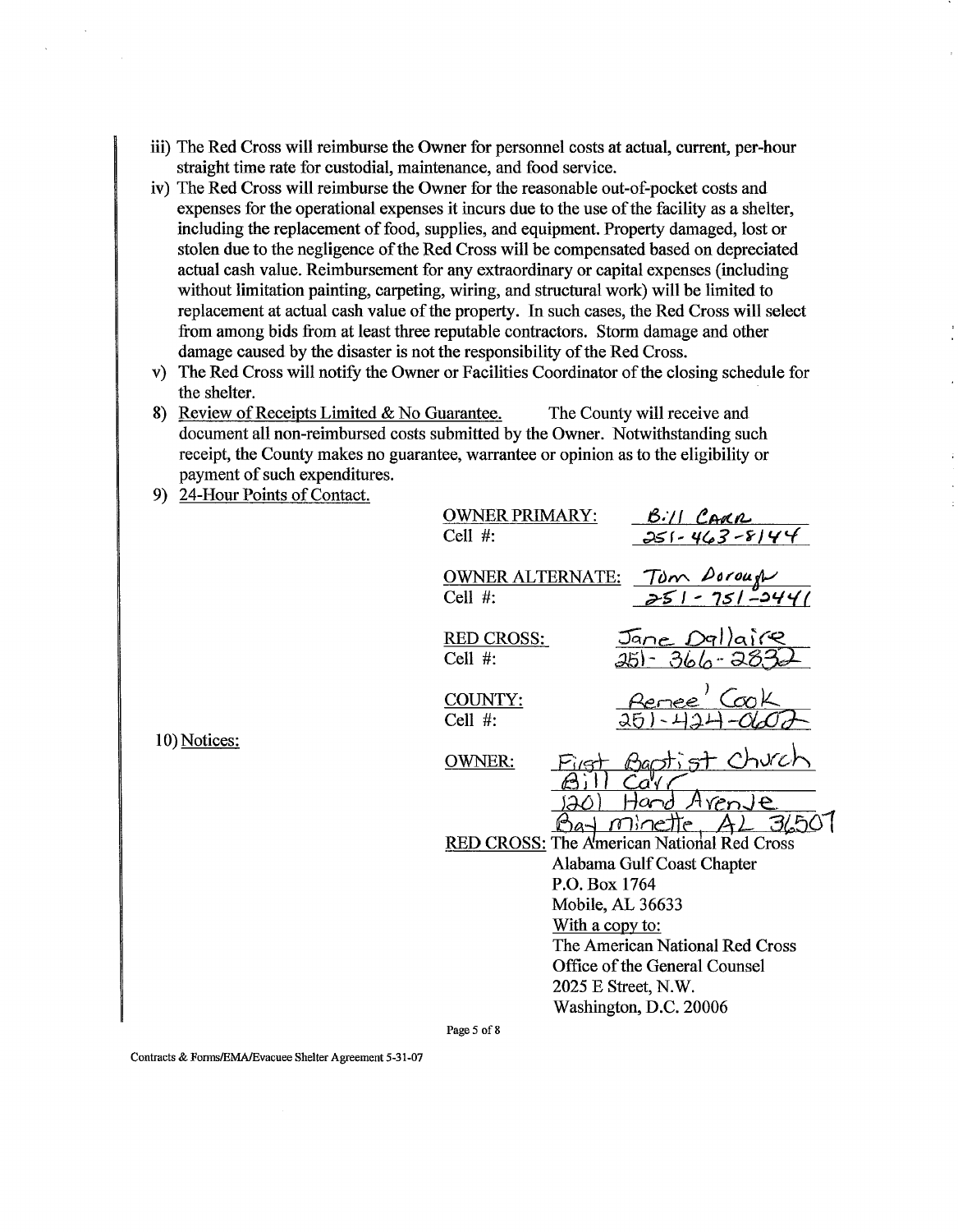|         | With a copy to:                 |
|---------|---------------------------------|
|         | The American National Red Cross |
|         | <b>Disaster Operations</b>      |
|         | 2025 E. Street, N.W.            |
|         | Washington, D.C. 20006          |
|         | Invoices to:                    |
|         | The American National Red Cross |
|         | Alabama Gulf Coast Chapter      |
|         | P.O. Box 1764                   |
|         | Mobile, AL 36633                |
| COUNTY: | The Baldwin County Commission   |
|         | c/o The Chairman                |
|         | 312 Courthouse Square           |
|         | Bay Minette, AL 36507           |
|         | With a copy to:                 |
|         | The Baldwin County EMA          |
|         | 23100 McAuliffe Drive           |
|         | Robertsdale, AL 36567           |
|         |                                 |

11) Desimated Non-Traditional Facilities. The Parties agree that the following Ownerowned properties may be utilized, during natural disasters or local emergencies, as evacuee-shelter facilities:

| <b>Facility description:</b> | Location/Address: | Approx. size: |
|------------------------------|-------------------|---------------|
| عمونا                        | 1201 Hand Ave     |               |
|                              | Ba mirelle        |               |
|                              |                   |               |

- 12) Term and Termination of the Agreement. Any of the Parties shall be able to, upon 30 days advance written notice, terminate this Agreement.
- 13) No Agency Created. This agreement does not create an agency relationship between or among any of the parties hereto. It is neither the express nor the implied intent of the Parties to create an agency relationship pursuant to this Agreement and the creation of such a relationship is prohibited and void.
- 14) Unenforceable Provisions. If any one or more of the provisions contained herein shall, for any reason, be held to be invalid, illegal or unenforceable in any respect, then such provision or provisions shall be deemed severable fiom the remaining provisions hereof, and such invalidity, illegality or unenforceability shall not affect any other provision

Page 6 of **8** 

Contracts & Forms/EMA/Evacuee Shelter Agreement 5-31-07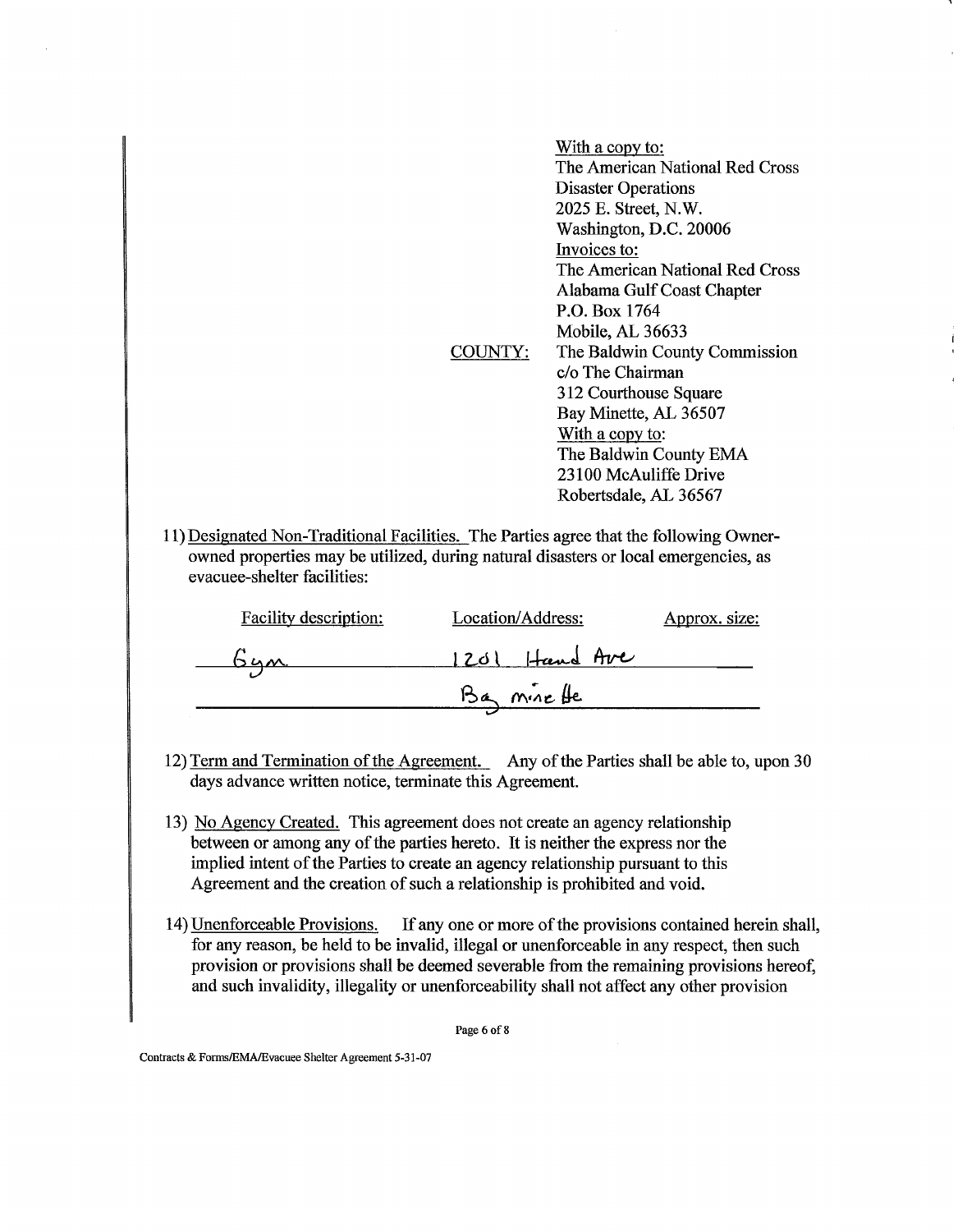hereof. This Agreement shall be construed as if such invalid, illegal or unenforceable provision had never been contained herein.

- 15) Entire Agreement. This Agreement represents the entire and integrated agreement between the Parties and supersedes all prior negotiations, representations, or agreements, either written or oral. This Agreement may be amended only by written instrument signed by all Parties.
- 16) Failure to Strictly Enforce Performance. The failure of the Parties to insist upon the strict performance of any of the terms, covenants, agreements and conditions of this Agreement shall not constitute, and shall never be asserted by the other Parties as constituting a default or be construed as a waiver or relinquishment of the right of the other Parties to thereafter enforce any such term, covenant, agreement, or condition, but the same shall continue in full force and effect.
- 17) Assiment. This Agreement or any interest herein shall not be assigned transferred or otherwise encumbered by the Parties without the prior written consent of the other Parties, which each party may withhold or grant in its sole discretion.

IN WITNESS THEREOF, the Parties hereto have executed this Agreement effective on the last date that the same is fully executed by the Parties as herein written.

## *SIGNATURE AND NOTARY PAGE TO FOLLOW*

## THE REMAINDER OF THIS PAGE INTENTIONALLY LEFT BLANK

**Contracts** & **FormslEMAlEvacuee Shelter Agreement 5-31-07**